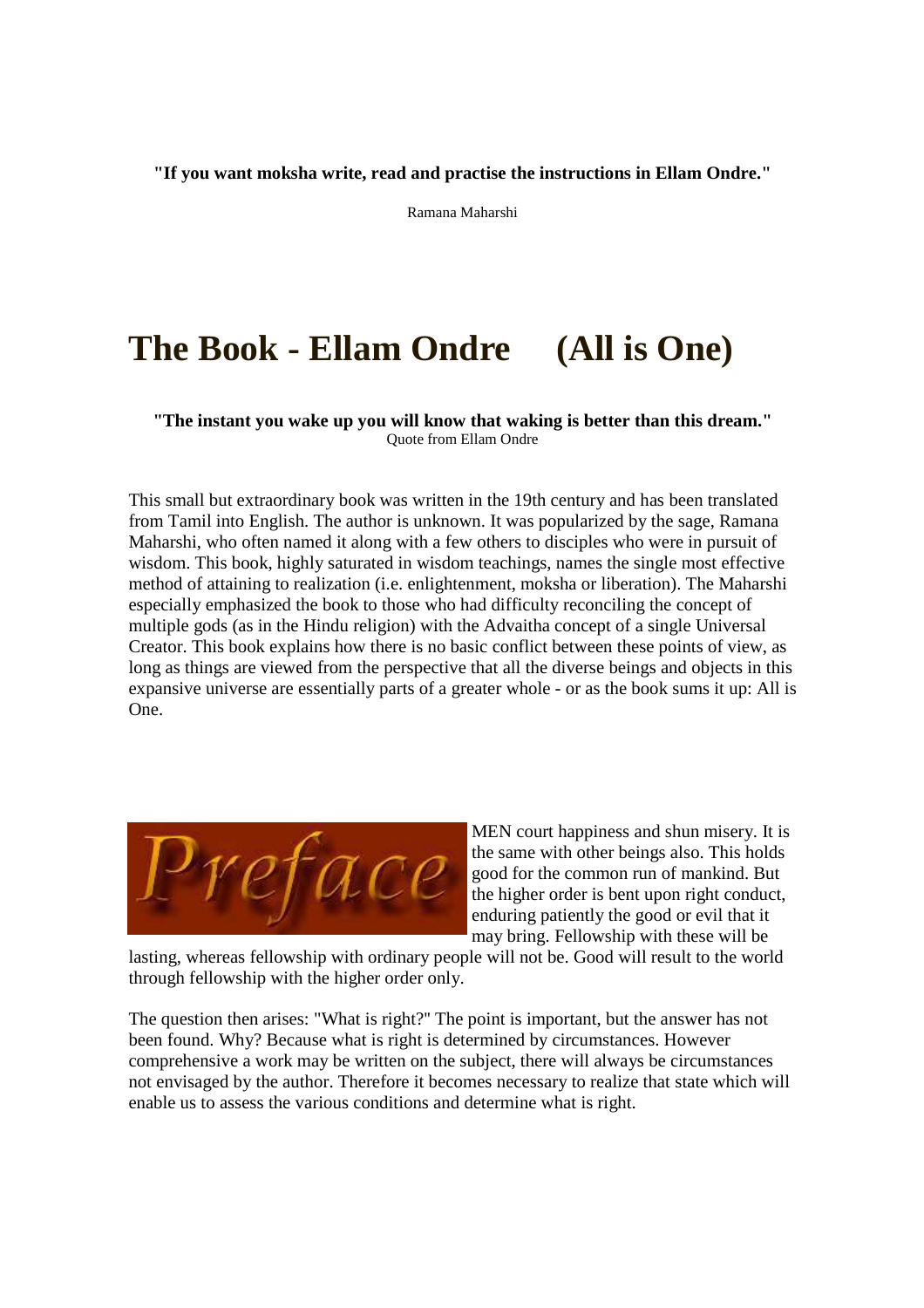That state is one only. There are no states like it. Although it is single, it is extraordinary that the worldly wise consider it exceedingly rare. Nothing can be more extraordinary than this. That unique state is very clearly taught in the Upanishads. In this book I have put down the same truth according to my understanding. I have considered it my duty. I do not claim originality. The six chapters of this book are so closely interrelated that some point which may be expected in one chapter may be found in another. Again a few points which may not be clear on a superficial reading will become clear upon closer study. More may be gathered from major works or Sages.

## **Universal Mother, Master true, save us!**

 $--- = = = The Author = =---$ 





1. All including the world seen

by you and yourself, the seer of the world, is one only.

2. All that you consider as I, you, he, she and it, is one only.

3. What you consider to be sentient beings and what you consider to be insentient, such as earth, air, fire and water is all one.

4. The good which is derived by your considering all as one cannot be had by considering each as separate from the other. Therefore all is one.

5. The knowledge of the unity of all, is good for you and good for others as well. Therefore all is one.

6. He who sees "I am separate," "you are separate," "he is separate" and so on, acts one way to himself and another way to others. He cannot help doing so. The thought "I am separate, others are separate" is the seed from which grows the tree of differing actions in relation to different persons. How can there be any lapse from righteousness for a person who knows the unity of himself with others? As long as the germ of differentiation is there, the tree of differing actions will flourish, even unawares. Therefore give up differentiation. All is one only.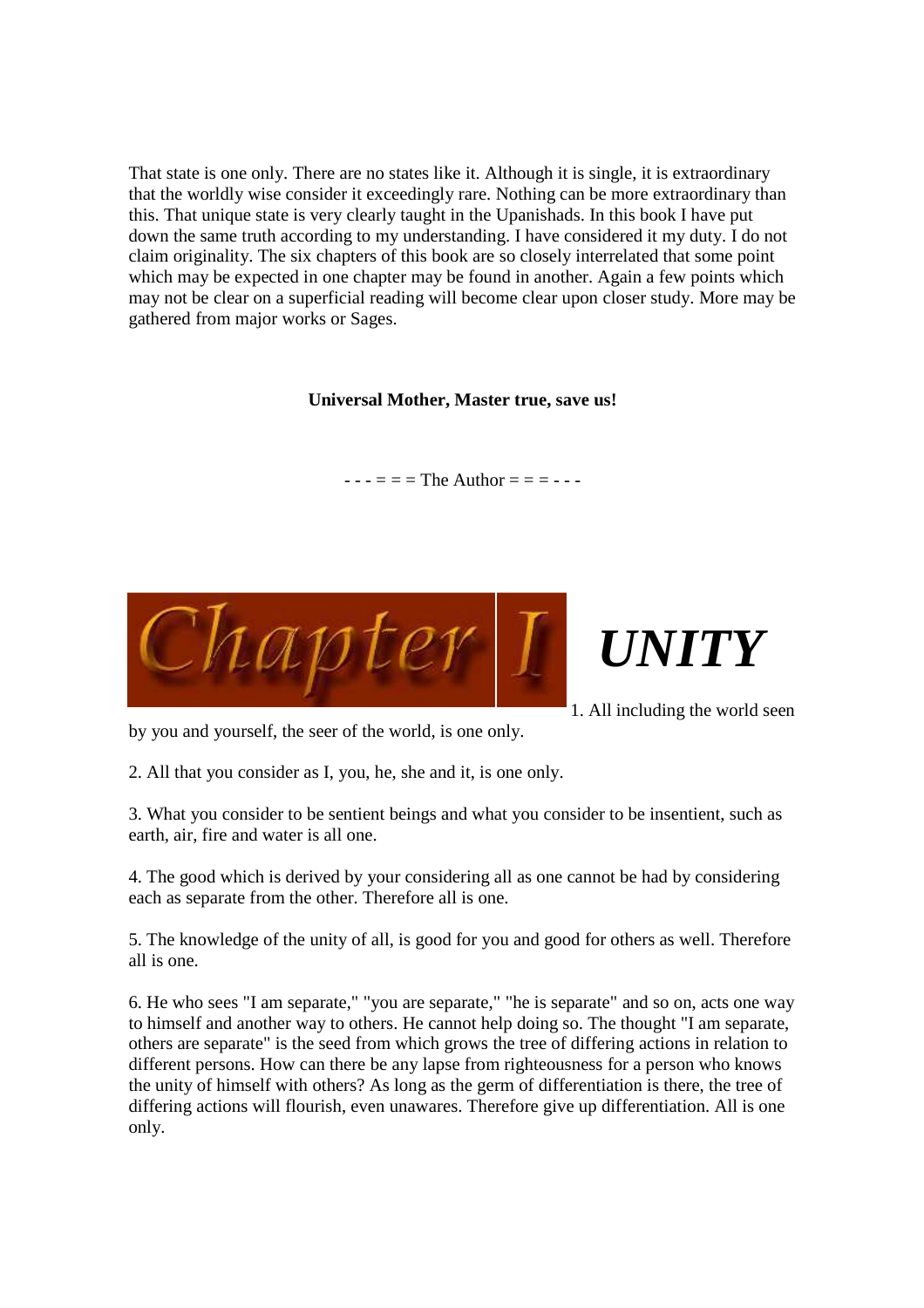7. Ask: "If in the world all things appear different, how can I consider all as one? Is there any way of gaining this knowledge?" The reply is: "In the same tree we see leaves, flowers, berries and branches, different from one another, yet they are all one because they are all included in the word 'tree'. Their root is the same; their sap is the same. Similarly, all things, all bodies, all organisms are from the same source and activated by a single life principle." Therefore all is one.

8. Oh good man! Is the statement that "All is one," good or evil? Think for yourself. Just as the person will always be righteous who regards himself like others and others like himself, how can any evil attach itself to him who knows himself to be others and the others to be himself? Tell me if there is any better way for obtaining good than the knowledge of unity? Certainly other methods cannot be as good as this one. How can anyone love others more than when knowing them to be himself, to know them in unity-love as unity, for they are truly one.

9. Who can share the mental peace and freshness of the knower of unity? He has no cares. The Good of all is his own good. A mother considers her children's well-being to be her own well-being. Still, her love is not perfect because she thinks she is separate and her children are separate. The love of a Sage, who has realized the unity of all, far excels even the love of a mother. There is no other means of gaining such love than the knowledge of unity. Therefore all is one.

10. Know that the world as a whole is your undecaying body and that you are the everlasting life of the whole world. Tell me if there is any harm in doing so? Who fears to go the harmless way? Be courageous. The Vedas teach this very truth. There is nothing but yourself. All good will be yours. Yea, you become the good itself. All that others gain from you will be good only. Who will work evil to his own body and soul? A remedy is applied if there is an abscess in the body. Even if the remedy is painful, it is meant to do good only. Such will be some of your actions; they will also be for the good of the world. For that reason, you will not be involved in differentiation. I put it briefly: The knower of unity will act as one should. In fact, the knowledge of unity makes him act. He cannot err. In the world, he is God made visible.

All is one.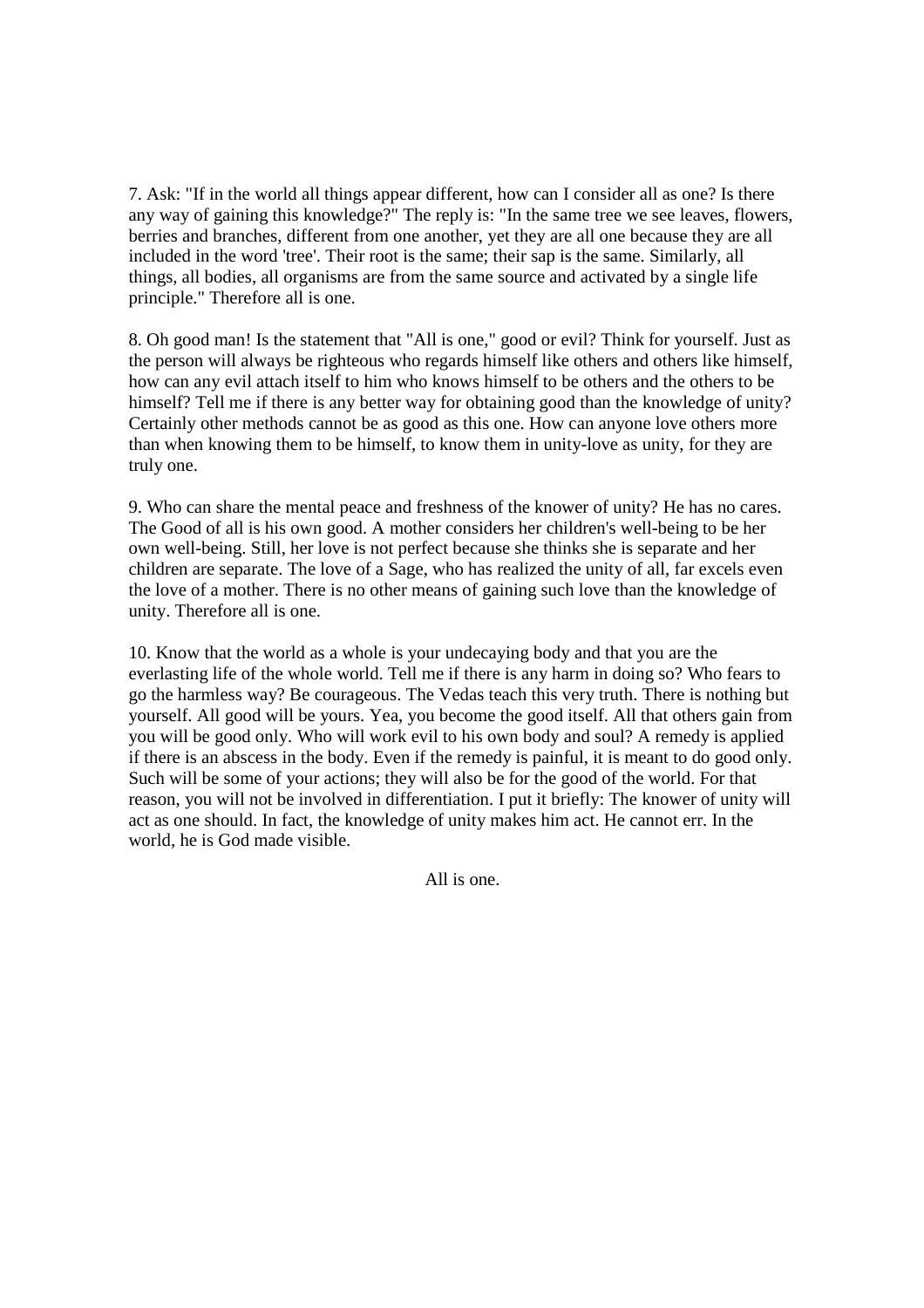

1. Who are you? Are you this body? If so, why are you not aware of a serpent crawling on it when you are in deep sleep? So then can you be this body? No, certainly not. You must be other than this body.

2. Sometimes in sleep you dream. There you identify yourself with someone. Can you be that one? You cannot be. Otherwise, what becomes of that individual on your waking? You are not he. Furthermore, you are ashamed of having identified yourself with him. Clearly, you are not that particular person. You are the one that stands apart from him.

3. Recall the state of dreamless slumber. What is your state then? Can that be your true nature? Surely you will not subscribe to this belief. Why? Because you are not so foolish as to identify yourself with the massive darkness which obstructs you from knowing the state you are in. Discerned by the intellect from the things around, how can you admit yourself to be the same as ignorance or blank? Or, how can it truly be your real nature? It cannot be. You are the knower who knows that this state remains one of dense darkness veiling your true nature. How can you be that which you have experienced and condemned? Therefore you are not the dark ignorance of deep sleep. You stand apart from this too.

4. When it is said that even this gross body is not you, can you be any other thing which is yet farther away from you? In the same way that you are not this gross body, you are not anything farther from the body, nor the dream person, nor the ignorance of deep sleep. You are distinct from these three states and this world.

5. These three states can be reduced to two conditions only-namely, the one of the subject and object, and the other is the unawareness of the subject itself. The former includes the waking and dream states, whereas the latter represents deep slumber. All your experiences are comprised in these two conditions only. Both of them are foreign to you. Your true nature remains distinct from them.

6. If you ask what that is, it is called turiya, which means the fourth state. Why is this name used? This name is proper because it seems to say the three states of your experiencewaking, dream and deep sleep-are foreign to you and your true state is the fourth, which is different from these three. Should the three states, waking, dream and deep sleep, be taken to form one long dream, the fourth state represents the waking from this dream. Thus it is more withdrawn than deep sleep, also more wakeful than the waking state. Therefore your true state is that fourth one which is distinguished from the waking, dream and deep sleep states. You are that only. What is this fourth state? It is knowledge which does not particularize anything. It is not unaware of itself. That is to say, the fourth state is Pure Knowledge which is not conscious of any object, but not unconscious itself. Only he who has realized it even for a trice, has realized the Truth. You are that only.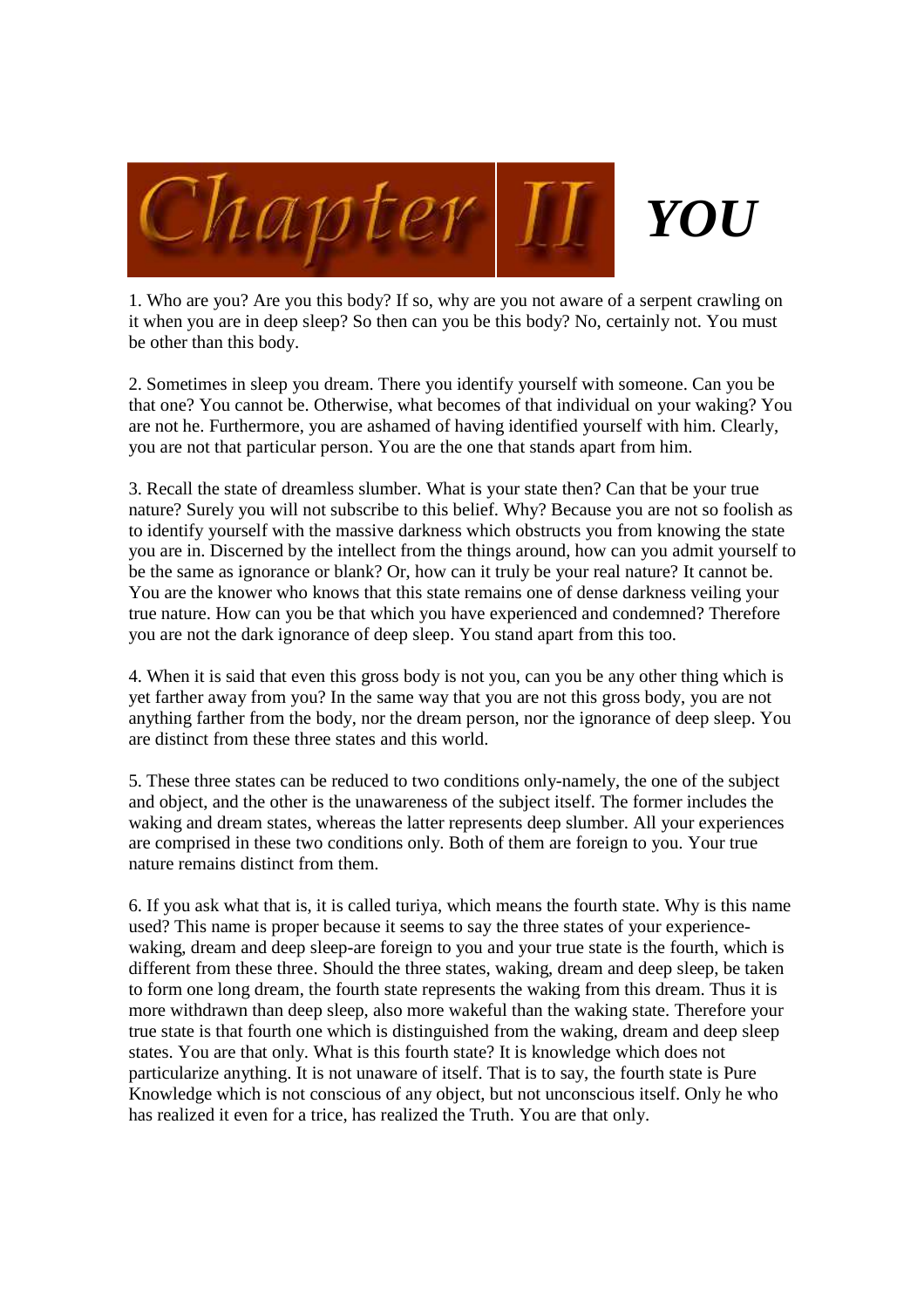8. What is there more for him who has gained the fourth state? Practically, it is not possible for anyone to remain forever in that state, that is, the state of no particular knowledge. He who has realized the fourth state later wakes up in this world, but for him this world is not as before. He sees that what he realized as the fourth state, shines forth as all this. He will not imagine this world as distinct from that Pure Knowledge. Thus what he saw within, he now sees without in a different form. In the place of the differentiation of old, he is now established in the state of non-differentiation everywhere. Now, he is all. There is nothing distinct from himself. His eyes closed or open, howsoever the things may change, his state remains unchanged. This is the state of Brahman. This is the natural eternal state. You are that ever-true state.

9. There is nothing beyond this state. The words, 'inward' and 'outward' have no meaning for him. All is one. His body, speech and mind cannot function selfishly. Their workings will be grace for the good of all. The fragmentary "I" is lost forever. His ego can never revive. Therefore he is said to be liberated here and now. He does not live because his body lives, nor does he die because his body dies. He is eternal. There is nothing other than he. You are He.

10. Who is God? He is grace. What is Grace? Awareness without the fragmentary ego. How can one know that there is such a state? Only if one realizes it. The Vedas laud such a one as having realized God and become one with Him. Therefore the greatest good that one can derive from the world and the greatest good which one can render unto it, is to realize this state. In fact, there are no states besides this. They appear in the state of ignorance. For him who knows, there is one state only. You are that.



1. Who is God? God is He who has transcended all that is seen by us. If transcending this world, is there no relation between Him and this world? Not a particle here is unrelated to Him. Then what is meant by transcending the world? The world comprises us and the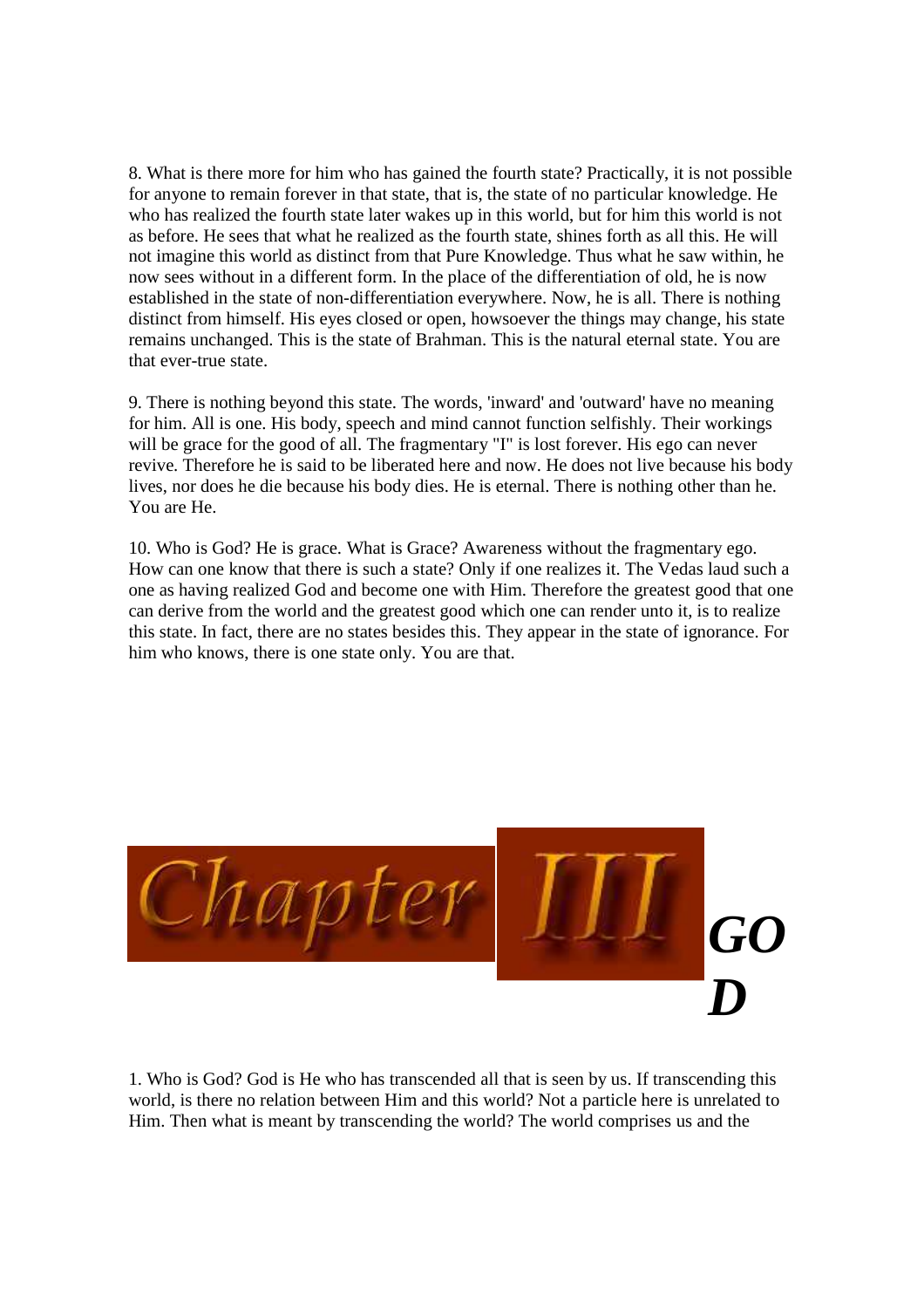objects seen by us. In other words, the animate and inanimate together form the world. What shall we say of Him who created the beings and things? Of these two, we say the conscious beings to be superior. All that we can apprehend is that He belongs to the highest order of beings known to us. Our intellect cannot proceed further. Thus, our Creator is superior to us; He cannot be apprehended by our intellect; therefore His Name, Transcended Being, "Kadawul," means that He surpasses our intellect. Hence His Name is "Kadawul" - Transcended Being.

2. Can God then not be made known to us? Not quite so. In a way, He is known to us. This much of His Grace is enough for us. We have no need for all His Greatness. He has made known so much of His Greatness as will suffice to eradicate our misery. There is no reason for Him to reveal a jot more of His Power than is necessary to remedy our defects in the present state. Thus He is known according to our needs. Nay, He is in our grasp. However limitless, He is within reach of our knowledge to some extent.

3. What is it which brings Him within reach of our knowledge? That He is known as Being-Consciousness-Bliss.

Being denotes that which is imperishable, that which exists forever. Should He become nonexistent at any time, who is His Destroyer? Who created Him? Since the perishable nature of all leads to the inference that they are lorded over by One who is imperishable, this immortal Overlord is God. His imperishable nature is Being (Sat).

Now, what is Consciousness (Chit)? By Consciousness we mean knowledge. This is absolute Knowledge, and not like our erring intellectual knowledge. Irregularity or mistake cannot stain its actions. It is Knowledge, pure and simple. Frequently He teaches us saying, "Your knowledge is irregular and erring." How orderly are even the insentient objects of His creation! It is known to many how an atheist was taught a good lesson when he derided the scheme of things saying, "Why did He make the seed so small for the banyan tree which is so big?" That an insentient thing is found in good order and later becomes useful, implies a conscious agency at work. Can a simple, insentient thing do something which is possible for unfailing knowledge only? Or, can't it be done by our inadequate knowledge? No, it can never be. Therefore God is said to be Consciousness (Chit) also.

Now, what is Bliss? It is the state of being free from desire for anything. It is Peace which is ever full. Were He to desire anything, how could He be better than ourselves? How could we gain Bliss from Him? He Himself would require another being to fulfil His desires. But who would think Him to be so? The state of self-contentment is that of Bliss also. Therefore He is called Bliss (Ananda).

The three - Being, Consciousness and Bliss-are inseparable; otherwise, they would become naught individually. Hence, He is known as Being-Consciousness-Bliss (Sat-Chit-Ananda). Thus God remains not only transcendent but also falls within the reach of our knowledge as Being-Consciousness-Bliss.

4. He who has gained the fourth state and sees all as one, only he knows God truly as Being-Consciousness-Bliss. Words cannot express nor the ears hear how such a one is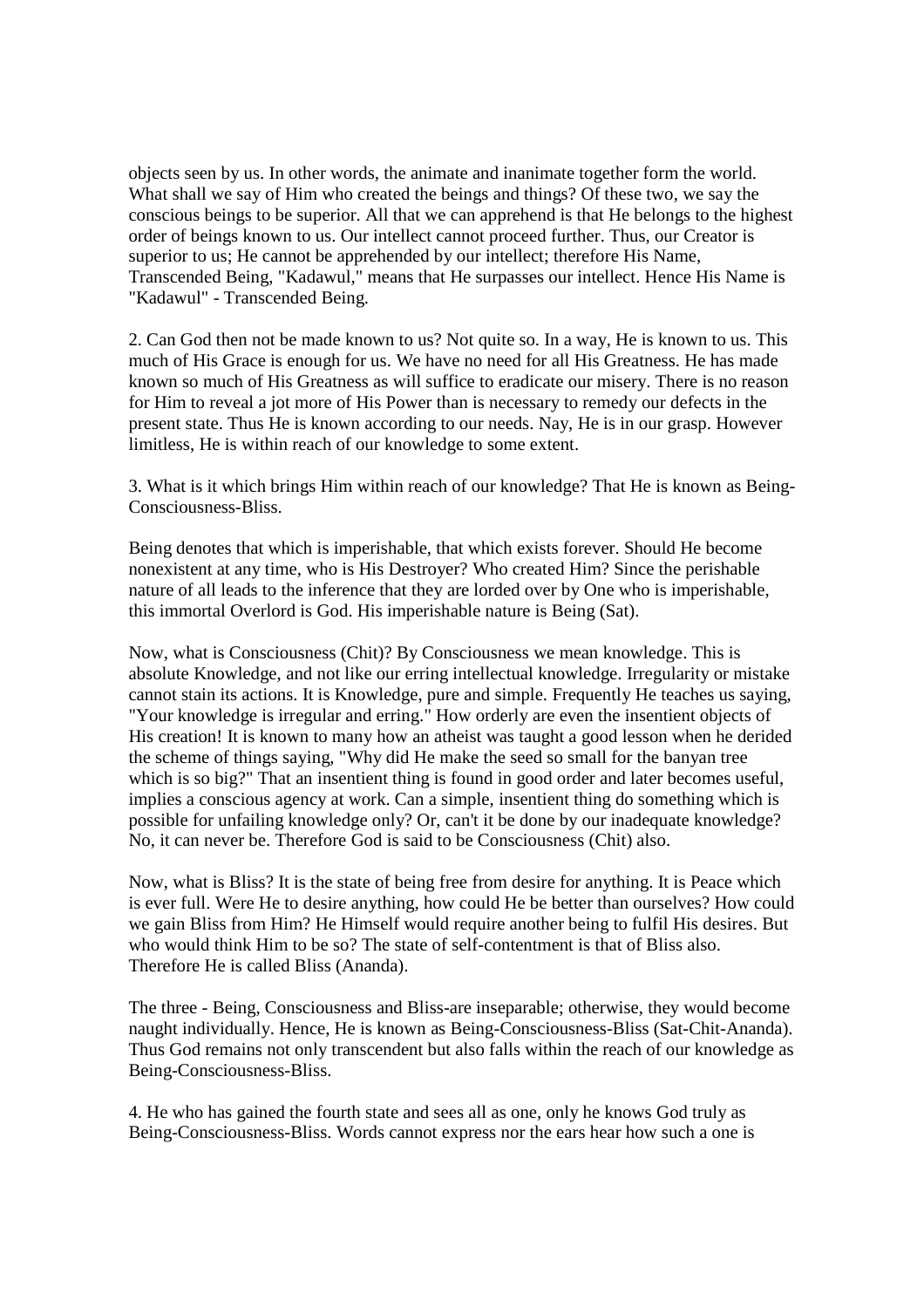united with God; it is a matter of realization. But there are ways and means for such realization. They can be spoken of, learned and acted upon.

5. He who can be realized thus, is God. He has no name; we give Him a name. He has no form; we give Him a form. Where is the harm in doing so? What name is not His, or what form is not His? Where is the sound or form in which He is not? Therefore, in the absence of true knowledge of Him you can name Him as you please or imagine Him as of any form so to remember Him. Your hope for His Grace without any effort on your part is utterly fruitless. Should it be possible to have His Grace without any effort on your side, all would be alike; there would be no reason for any difference. He has shown us the ways and means. Make effort, reach the goal, be happy. Your idleness and selfishness make you expect His Grace without your effort. The rule for all is for you too. Do not relax your efforts. God can be realized by your effort only.

6. There is an effort which excels all others. This may, however, appear to be less effective than devotion to God with name and form. Nevertheless, this is the more efficient. It is simply the love which you extend to all beings, whether good or bad. In the absence of such love to all, your devotion to God amounts to a mere parody. Of what use are you to God? That you seek fulfilment of your desires from God without doing your duty towards the needy in the world must be attributed to your selfishness. In God's presence, there is no use for such. The workings that take place in His presence are all unselfish. Therefore, think that all the Centers are His and He is in all the Centers and thus be devoted to Him. God is truly bound by such high devotion.

7. As you go on ascribing names and forms to God and showing love to all because you have understood all names and forms to be His, your mind will gradually mature. Just as the taste improves with the ripening of a fruit, so also you will recognize the waxing of good and the waning of evil in you. As your mind matures, there will come a time when you should meet your Master. This is not to say that you go in search of him or he comes in search of you. At the right time the meeting will happen. All are moving in their own ways. Your fitness brings you together, makes you trust him, makes him teach you the right way, also makes you follow his instructions. That is the straight way to reach God, which is to gain the fourth state. You will follow the way and reach your goal which is Being-Consciousness-Bliss, which is God.

8. The way shown by the Master is final, straight and making for unity. It is well-tried, natural, and free from pain. When you are following the way shown by the master, doubts will not arise; there will be no fear. Are not fear and doubt the characteristics of the ways of darkness? How can they meet you in the way of Truth shown by the Master? In this manner, the way will itself speak to you and say that it is the right one. In that way, there will be nothing more for you to do but to meet your Master and learn from him. That way will be familiar to you, as the Master and God have made it so. Before you, he had treaded the way. He has shown you the way and you are following him. To how many will you show the same way? And how many more will follow the same way later? Obviously fear and doubt have no place in the way of truth. When once you have taken a step forward you will step back. The master's help is only for the first step forward. You need not do anything for your master in order to have the way shown to you. Know him to be the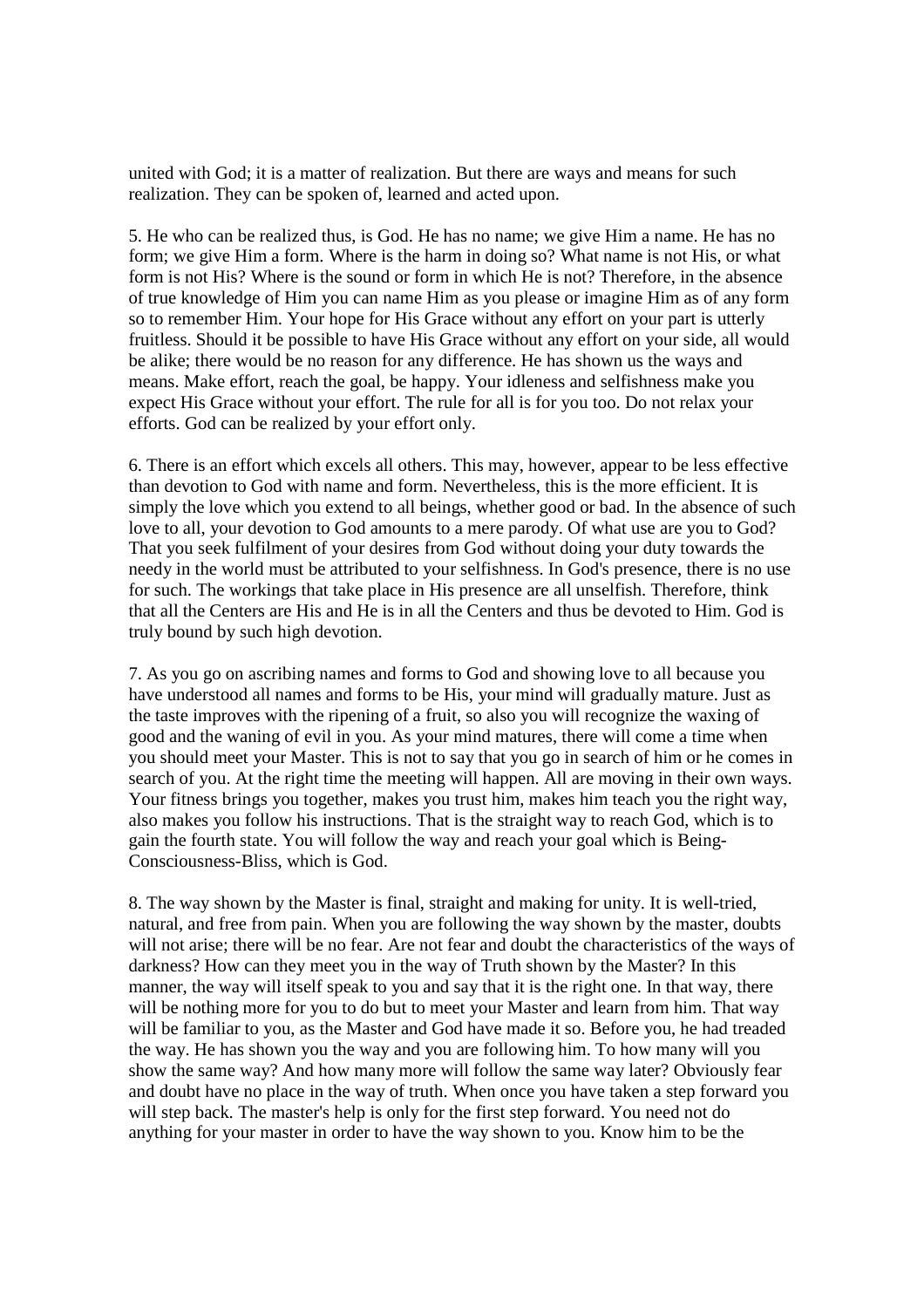messenger of God sent down to disclose the way to the fit who have become ripe by their own efforts in either or both the directions mentioned earlier. It is God who sends this godly messenger just when you are ripe.

9. Practice with faith in the period of ignorance is called Bhakti (path of Devotion); the same, with knowledge, is called Jnana (the path of Wisdom). Of the two divisions of Bhakti, the one is devotion to God with name and form, and the other is karma which is love for all. Of the two divisions of Jnana, the practice of the true way shown by the Master is called yoga and the resulting state is called Jnana (knowledge). It is natural for all to believe in something which is not seen and then to find it. Those who do not believe can never find. Therefore, the believers will gain something sometime or other and the unbelievers never gain anything. You can believe even for the simple reason that faith in God is not harmful. Thereby you can share the good effects. This world is meant only for creating faith in you. This is the purpose of creation. Have faith and you can reach God.

10. Though you may not believe all that is said of God, believe at least "There is God." This seed is very potent in its growth. It is so mighty as to negate all else and fill all by itself. It is so almighty that you will not see anything besides God, not even yourself. Truly, God is all.



**Peace - Equanimity - Equal Mindedness** 

1. What is peace? Although the world persists when a man is in deep sleep, does he have any cares concerning it? His mind is tranquil and refreshed. Should his mind be in the same degree calm and refreshed even when he is face to face with the world and is active therein, then there is peace.

2. Can the mind remain so even when the world confronts us? It depends upon our estimate of the world. The mind is more excited when one's own property is plundered than when another's property is similarly plundered. Of one's own things, the loss of one thing causes greater concern than those of another. Why? Because our estimate of the things is the cause of the degree of the delight or anxiety concerning them. Therefore, should one learn to regard all equally, the mind will be extremely peaceful. Or should all things be considered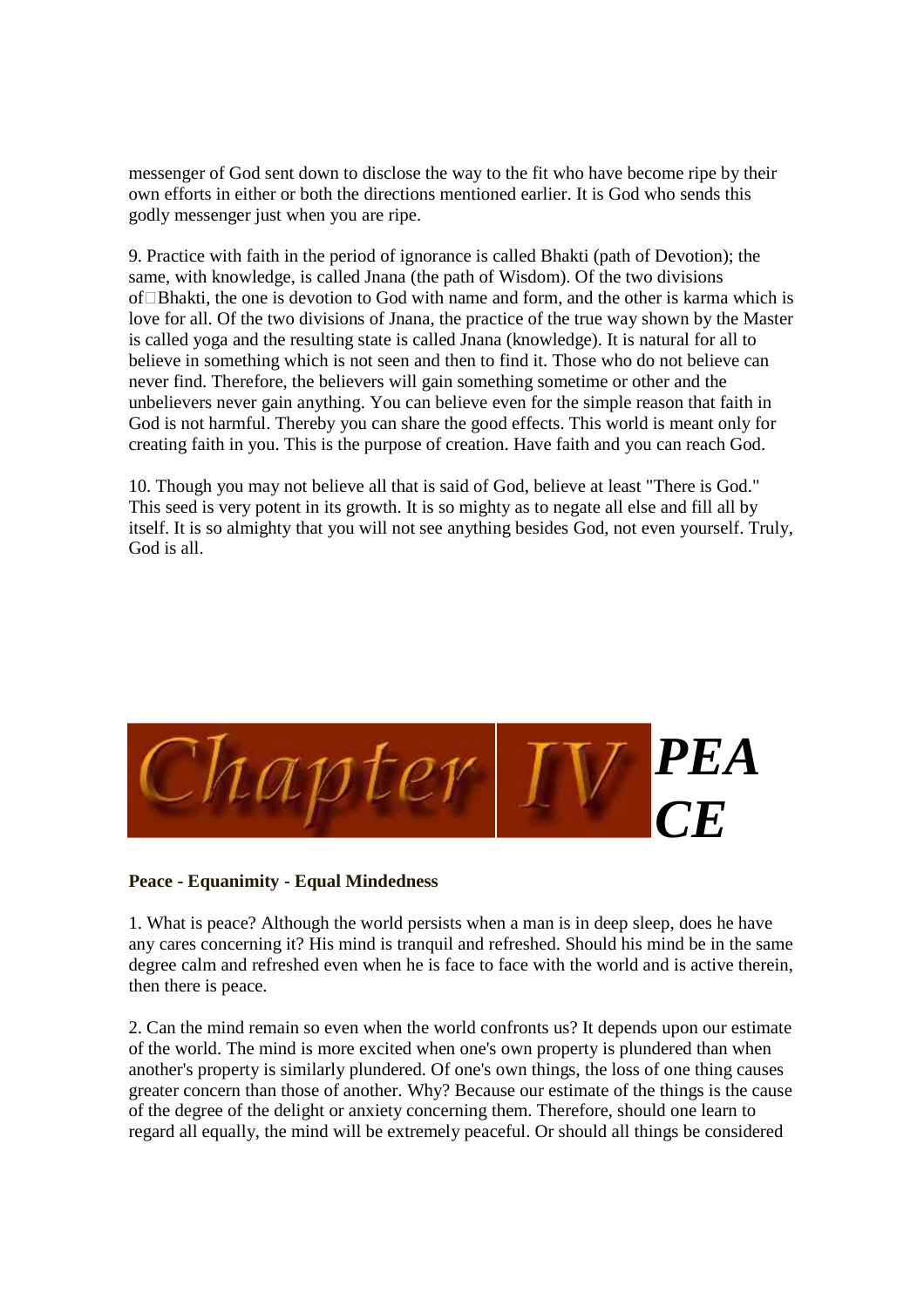as our own and highly prized, then too there is no cause for pain. Why? What will a man regret? The mind which knows that universal concern is beyond its capacity, must needs become tranquil. Also when one feels that one has no claim on anything or that everything is perishable, the mind will remain cool. Thus there will be lasting peace if one looks on all as of the same value. Peace is dependent upon one's intellectual appraisals.

3. I shall now illustrate this. A man wakes up from a dream. His mind is happy or troubled according to his opinion of the things seen in the dream. But on waking, his mind remains unaffected by all the happenings in the dream; it remains the same. Why? Because, only now his mind has learned to value all the matters of the dream equally. He is not sorry for the cessation of the dream. Why? He is convinced that the dream is not everlasting and must end on waking. In the same manner, should a man be convinced that he cannot but wake up sometime from the long dream of the world, his mind will be unchanging. It is the state of freshness. This is the state of Peace.

4. This is not to say that his relation with the world will cease. Now only peace and freshness of the mind are his. His actions cannot but vary according to circumstances. The only change in him after the mind has become peaceful is this: his mind has known the truth and become unattached; therefore, it rests in peace. His actions though changeful will always be impartial. But the actions of others are changing and cannot be impartial. Thus, the coolness of the mind produces enormous good not only to himself but also to the world at large. Peace shows the way to right conduct.

5. A man walks with a lighted lamp in his hand. Can there be any hostility between the light and the ups and downs on the way? There cannot be. But light and darkness cannot be together. The light chases away darkness, it discloses the ups and downs on the way and makes the man walk carefully, whether he moves up, down, or sideways. It removes the cause of vain complaints, such as, "That snag hurt my foot" or "This hollow made me slip." Similarly, after peace is gained, the state of peace makes the man neither hate nor antagonize the world. Rather it dispels the darkness which conceals from our view the true nature of the world and its snags. In the absence of the light of Peace which enables people to adjust themselves to varying circumstances, they condemn the world as full of misery, as they would complain of the snags on the road. Therefore a man who has gained the utmost peace after knowing the whole world as a complicated dream, should not be considered either unrelated to the world or unconcerned with its activities; he alone stands in effective concord with it; only he is competent to be a man of action. Thus Peace is that which regulates one's duties.

6. The concern of a man of Peace in the actions of the world lies in rectifying them. Should he feel fear before this world, what hope of reformation can there be, especially from those who esteem it and want to possess it? They are in the grip of selfishness, blind to impartiality. To guide the blind on the way or treat the blindness of the eye, one's eyesight must itself be good. Similarly, it is for him to reform the world who has already discerned his unchanging nature from the changeful nature of the world and become peaceful. These cannot help serving the world. Why? Can anyone be so hard hearted as not to lift up a child when it slips and falls? So also for the wise ones who can rightly appraise the troubles of the world and help the people. Because he has already withdrawn himself from the mind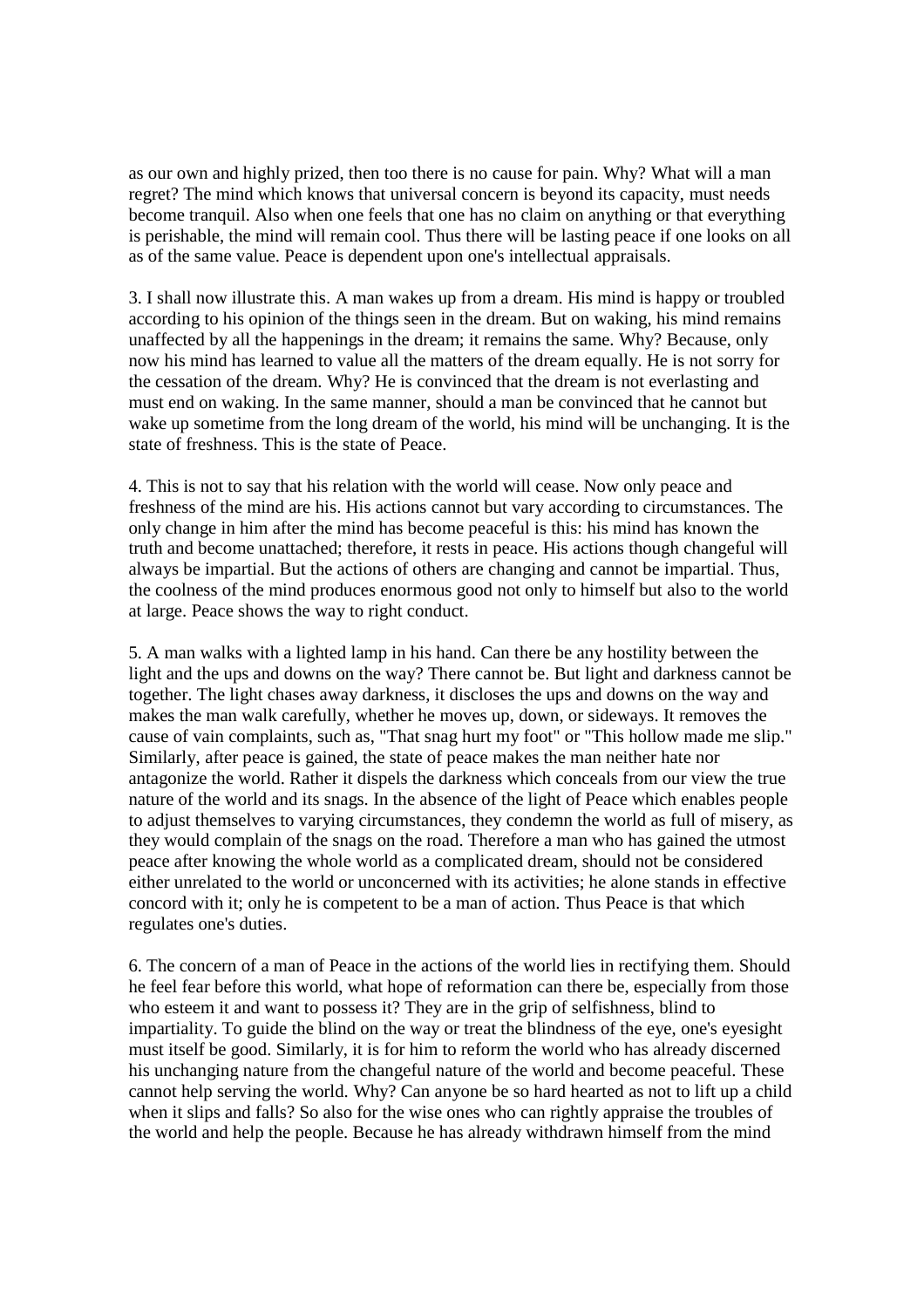and body the sage feels no concern under the strain of service to the world, just as the life principle does not suffer even when loaded carts pass over the corpse it has left behind (by itself). He will not shrink from work or trouble. Only truly realized peace can bestow such courage and coolness.

7. To all appearances. Peace will look poor and quite weak. But in effect, it beats all. In tenacity and courage, it surpasses all. After all, success depends on these qualities. Even if Mount Meru should topple over, the incident will hardly produce a gentle smile in the man of peace, or it will leave him unmoved. This state is helpful both for worldly and spiritual matters. True happiness in the world is his, and that happiness comes out of release from bondage. Peace means doing good to any one in any manner.

8. The obstacles to peace are several. They are meant to prove the man. When they confront us we should be wide awake and keep the delicate flower of the mind distant from even their shadows. If the flower of the mind be crushed, it will lose its fragrance, freshness and color; it will neither be useful to you, nor can it be presented to others, nor offered to God. Know that your mind is more delicate than even a blossom. By means of a peaceful mind, all your duties to yourself, to others and to God must be discharged. Let it release the same freshness throughout. All blessings for the mind are contained in Peace.

9. Unremittingly worship the God of your Self with the flower of your mind. Let the children of the mental modes watch this worship. Gradually they will learn to cast away their childish pranks and desire to delight like yourself. As they watch your Peace, they will themselves recoil from their vagaries. Continue the worship patiently. Be not led away by the vagaries of the mind. On the contrary, they should become peaceful by your peace. All must get peace.

10. I shall finish in one word: The essence of all the Vedas is "Peace."

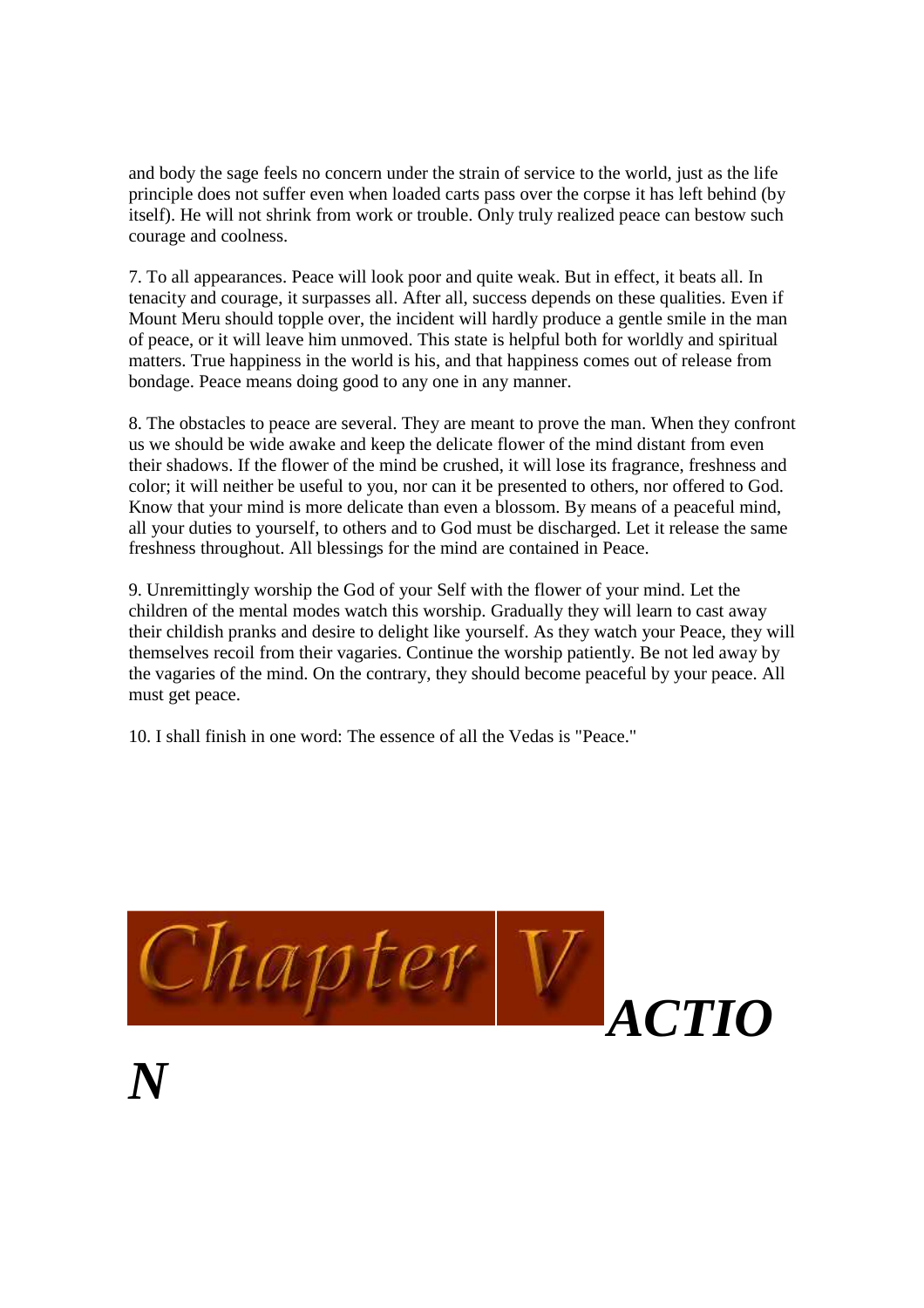1. All action is God's. His power has fixed each thing into its own individual function. By His agency the insentient objects and the sentient beings do their work. All actions are His.

2. All are doing their respective work. So what has God to do with it? We will first consider the sentient beings and, later on, the insentient objects. We are sentient beings. Let us first see whose actions are ours. We all desire a higher state and work for it. But our achievements are not uniform. Sometimes the goal is the same and so is the work, but why is there a difference in the results? Here God makes us understand that the action is His. Otherwise all must be alike. The difference in the conditions cannot be accounted for. Can there be anyone who does not wish to improve his position? Whatever their intention towards others, their intention towards themselves is surely honest. The conditions of people of the same intention are yet different. This is because all actions are of God.

3. All beings have the same intention; yet their efforts are of different degrees, so also their states. After saying this, the question arises: What is effort? Is it not simply a mental image? All these images have the same origin, namely, the common intention of all. Why then should the image of effort differ in each? Here too God makes us see that all actions are His.

4. If it is said that notwithstanding the same intention, the effort can vary according to individual capacity, the question arises: What is the source of this capacity? It is of the body and mind. The environment may also affect it. One must take account of all the factors before one makes an effort. However, these factors are not under one's control so that the effort may not be equal to the task. Therefore all actions are God's.

5. Again, if it is said that the body, the mind and the environment will gradually be made equal to the task, it implies a present incapacity. This is to admit that all actions are God's.

6. Now, is it for good or bad that people do not gain their objectives? It is certainly good. Why? Most of them are selfish. Judge for yourself if their success is for the good of the world or otherwise. You may ask: Should not the attempts of the unselfish be entirely successful? Though to all appearances they may look unselfish, yet they are not free from blemishes. These depend on the ego. If the imagined unselfishness has given rise to a sense of superiority over others, God frustrates their purpose and teaches them that "You are also like others and I govern you". On the other hand, free from selfishness and free from ego is the representative of God, within whom the cloud of ego that conceals God does not exist and from whom God is ever shining forth. To such a one of true purpose (Sattva Sankalpa) all his intentions come out true. God shines forth directly in him. There is no darkness in him. Only he knows the Divine purpose as it is. Through him God fulfills the purpose of His creation. All actions are God's.

7. If it is asked: Is there not a single person of true intent? And why should not the world have all blessings in full? The answer, which is a secret, is that the sages who are aware that all actions are God's, wish to make it known to others as well. There is no greater good than to know that all actions are God's and not our own. This knowledge contains all the blessings in itself. Therefore the intention of the sages is to clearly instruct others in the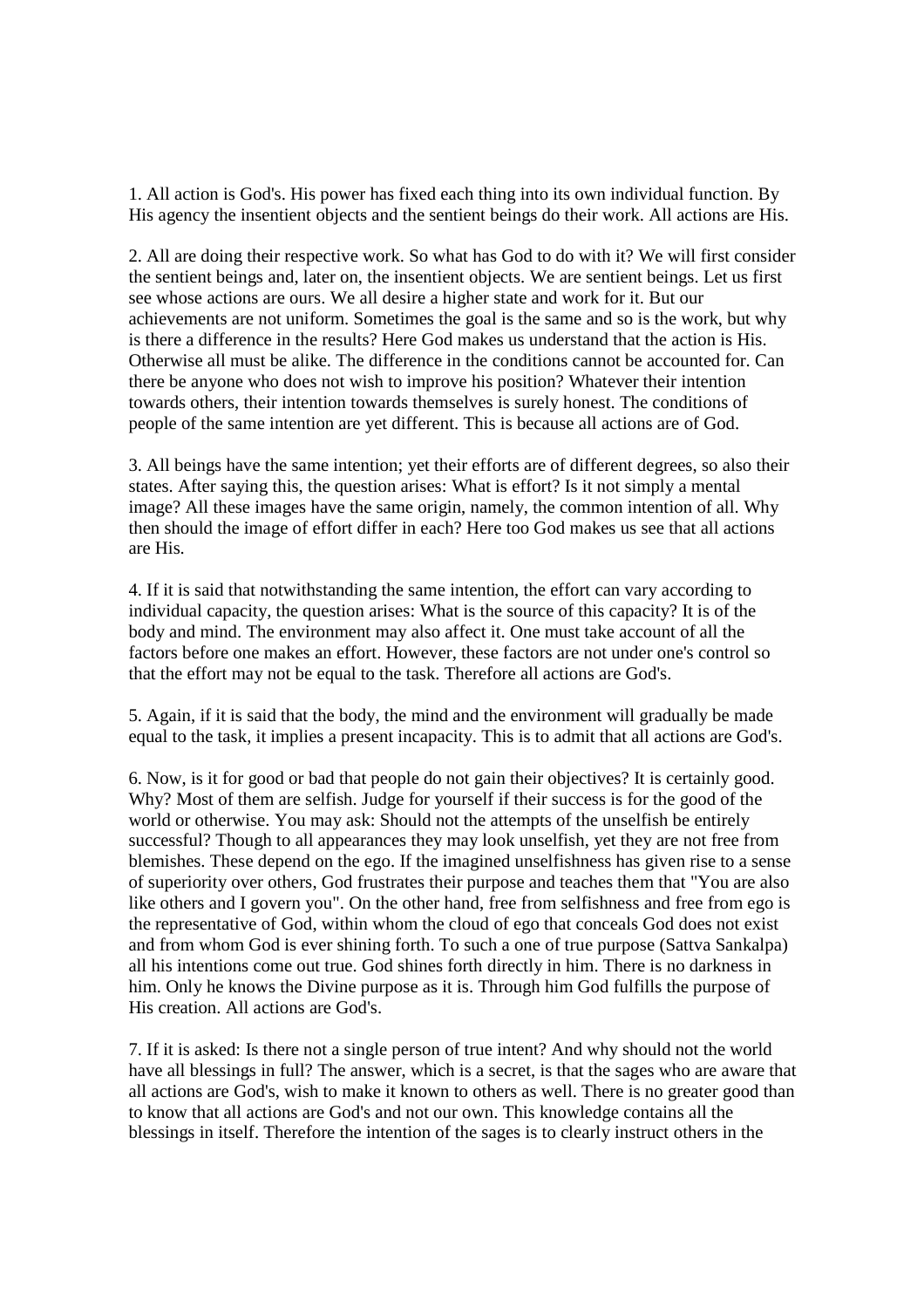knowledge of God and His actions. Even so, they do not say "Know God this very instant," but they teach the ways and means to knowledge and encourage us in right conduct-this much only. They do not say, "Be emancipated at once." Why? Because this is not possible for the common people. Nor do the sages say to God, "Liberate the people at once." Because the sages are free from the ego and think, "God knows what He should do and when to do it. What is there for me to say to Him?" Thus they wish only to do their work, without any interest in the fruits this work may produce. They have known that God alone dispenses the fruits of actions. Simply they watch the course of events in the world and do their work, never thinking of creating a world of their own. Why? To do so is a form of egoism. The creation is as it should be. Everything is in order. All actions are God's.

8. Knowing their actions are subservient to the Higher Power, how could they hope to achieve something dear to their hearts? No, they cannot. They will do their work simply as a duty. The scriptures say, "Do work, but do not think of its fruits." Just as anger unconsciously overpowers a man even though he is determined not to get angry, so also the sages of true intent (Sattva Sankalpa) may be shocked by the iniquities of the world and unwittingly think, "God, let that be made good!" If so, then it will certainly happen and good will prevail. This is the cause of some extraordinary events in the world. These extraordinary events are the results of a wish stealing into the mind of a sage. This is the law of nature. Who can change it? All actions are God's.

9. Whatever takes place, it is in the natural order of things. Also, it is right. Everything happens by His will alone. In truth, it is not wrong to think "He makes the thief steal." Why? Because at the time of punishment He also makes the thief suffer for the robbery. Thus, there should be no ill-will directed towards the thief. Such is the fruit of the knowledge that all actions are God's. Although there is no ill-will towards the thief, there is a dislike of theft. This is also the result of our knowledge that all actions are God's. How is this? Because the thief himself dislikes theft: Would he keep quiet if his own belongings were stolen by another? He would not. Who can be unaware that good is right and evil is wrong? Therefore the knowledge that all actions are God's will bring into the world an era of orderly conduct. Our knowledge does not extend further. We can repeat only what we know. We need not worry about what lies beyond our knowledge. This too is God's will.

10. One of the fruits of knowledge granted to us by God is the knowledge that all actions are God's. We are powerless to ask God, "Why do you act thus?" Because the fruits of our actions are not always according to our desire, all religions admit similar states of our powerlessness. In other words, because our powers are limited, we cannot but say that all actions are God's. The law which applies to us, applies to insentient objects also. Our law is no better than theirs. All is one. Even though some do not admit that all actions are God's, yet they admit their own incapacity. This itself is the act of God.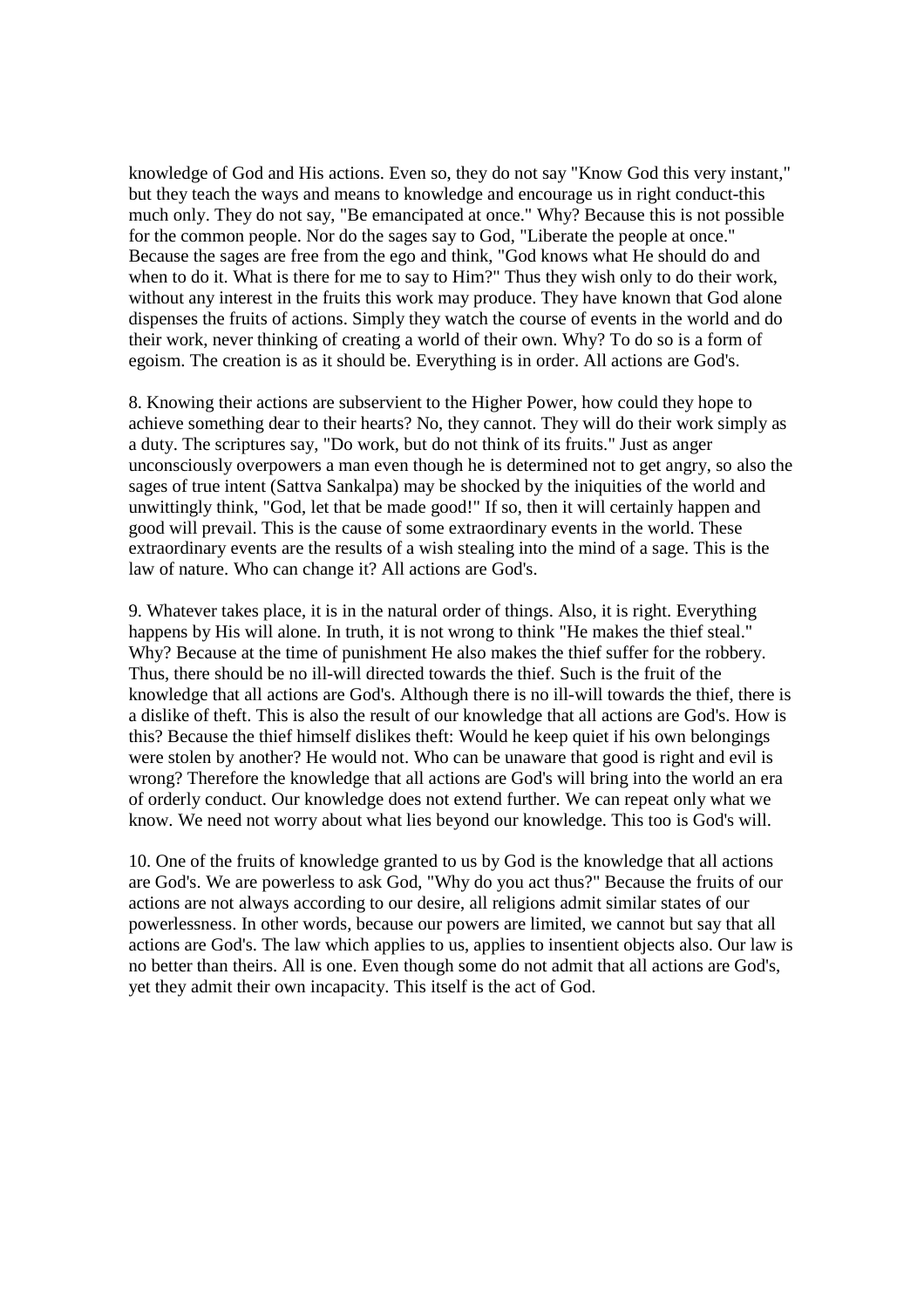

1. Oh ego, all the evils of the world are from you. To crush you, the kings make laws and the wise give lessons. In spite of their efforts from time immemorial, alas! you are yet alive; you simply go into hiding and reappear again and again. Can there be no end to you? Yea, it is surely approaching. Another Ego has started to kill you. It is the Universal Ego called "I am Brahman".

2. Oh ego, think not that your enemy is of your kind. You are perishable whereas He is not. You are conceited as "I" because you always differentiate as "I", "you" and "he," but your enemy is free from this conceit. How? He harmonizes all differences, resolves all into Himself. Moreover, you feel enmity towards Him because he has arisen to kill you. But He has no ill-feelings towards you. How is this? Because you are not to be found in His presence. He regards you as a part of His limbs. Your loss in his proximity is the working of your own falsity; He would not think of killing you because you are of no consequence in His sight. Therefore, ego, you are His enemy, but He is not yours. More briefly put, you are your own enemy. Why? Owing to your greed you flaunted yourself before the Great One as you would elsewhere. Instantly, you were lost; therefore, the Universal Self obscures you by devouring you and then shines forth as All-light.

3. Oh ego, the evils of your works have no limits. You are not content unless you are exalted above others and others are lowered before you. Endless are your desires, such as "By what title shall I gain honor?" "In what form shall I appear elegant?" "Do others bow to me? Do others obey me in silence?" "Do others say that no one excels me?". Alas! How short is your life! And yet to how much do you aspire! And how much evil you do! You have deluded yourself that there is happiness in such ideas and in differentiating yourself from all others. This is not to your good. Why not? Are not others also entitled to all these? What is your share in things which are common to millions and millions of others? Such being the case, do not desire in vain to rule over all. By your vain desire you bring about evil to yourself and to others. Listen to my friendly advice. Truly speaking, He whom you regard as your mortal enemy is your friend. He knows how to make you worthy of true greatness and blessings. Surrender to Him. This Universal Ego does not treat you as an enemy but is your greatest benefactor.

4. By no means can you discover what He will make of you unless you surrender yourself to Him. However much I may speak of it, you cannot understand. It is a matter of experience. Doubtless He will do nothing less than exalt you to His state. Therefore, be not perplexed about your future; directly surrender yourself. You can always turn away if joy does not overtake you from the very instant of surrender. Just as the drinking of milk starts with an agreeable taste and ends with the satisfaction of hunger, so also surrender starts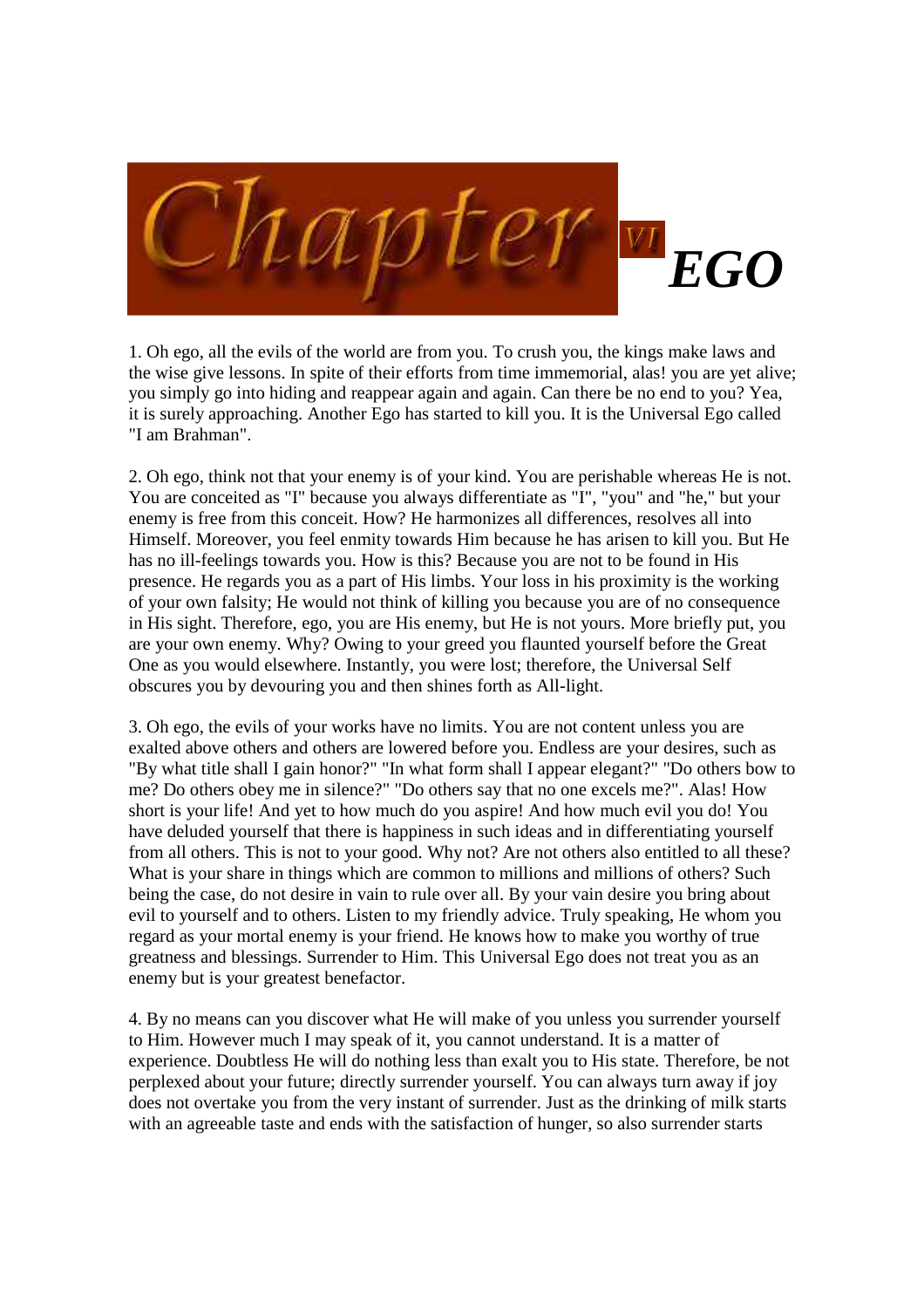with delight and ends with Perfect Bliss, which lies beyond even pleasure and pain. Therefore your goal, without doubt, is this Universal Ego (I-am-Brahman).

5. What will be your new name after surrender? There is no name besides yours. The Vedas laud you; the world praises you; the essence of religious teachings is yourself. Then what is your form? All forms are yours. There is no form which is not yours. What is installed in the temples of worship is you; what is described in the Vedas is you; festivities and celebrations are all for you. Now what can be your power? In your presence the world is active; each is what it is, because of you. Briefly said, all things glorify you and bear witness to your being. They are duty bound to do so. You would not have even dreamt that this will be your state. Start at once, be not self-conceited. The Universal Ego awaits you.

6. Do you wish to wake up from your dream or continue in it? How long will the dream images last? Be not idle, shake off your sleep, wake up! You are witnessing your own mental images and imagining more and more. It is all in vain. Just find out who it is that sees the visions. Do not delude yourself that you are these that rise and sink in you. Wake up. The instant you wake up you will know that waking is better than this dream. Get up! The Universal Ego waits to rejoice at seeing you awake.

7. Fear not the cessation of the present ego dream. Once you are awake you will enjoy the same all the more. You will no longer be deluded and will observe it with cheerful detachment, unconfused. The folly of all appearances will be understood and you will have no burdens. In dream your mental imagery assumes shapes. On waking you know the dream as just a dream. Do not mistake dream for the waking state. Know the dream as dream. For doing so, you must reach the state of "I-am-Brahman" (Universal Ego) and wake from the illusion of the ego.

8. I have instructed you for your good and not in my own interest. If you believe me, you should act upon what I have taught you. On the other hand, if you see no good in what I have said, then turn away from this ideal. How can I help you if my advice and all the advice of the saints do not make any impression on you? No state is higher than this. Believe me, it is for your good that you realize this truth; and through you others may realize the same. Be free from self-conceit. Start at once. Realize that the Universal Ego is your own.

9 Oh ego, see how you are a slave to all and therefore suffer. How pitiable is your state! All are hostile to you! When you say "for me only," all others will also contend "for me only, for me only". When you say "I am great," they protest, "Why? We are also." All are hostile to you. Owing to the troubles caused by others, your mental images increase a million fold. Should you not rise above them and profit by surrendering to a Master? Then all your enemies will befriend you. If you say to others, "All these are yours," everyone becomes your friend. There is only One who can make you that magnanimous and that is "I-am-Brahman" (Universal Ego).

10. I shall say one word only and this is not owing to my egoism. It is simply my duty. I do not say this word just for your or my good alone. It is for the good of all.